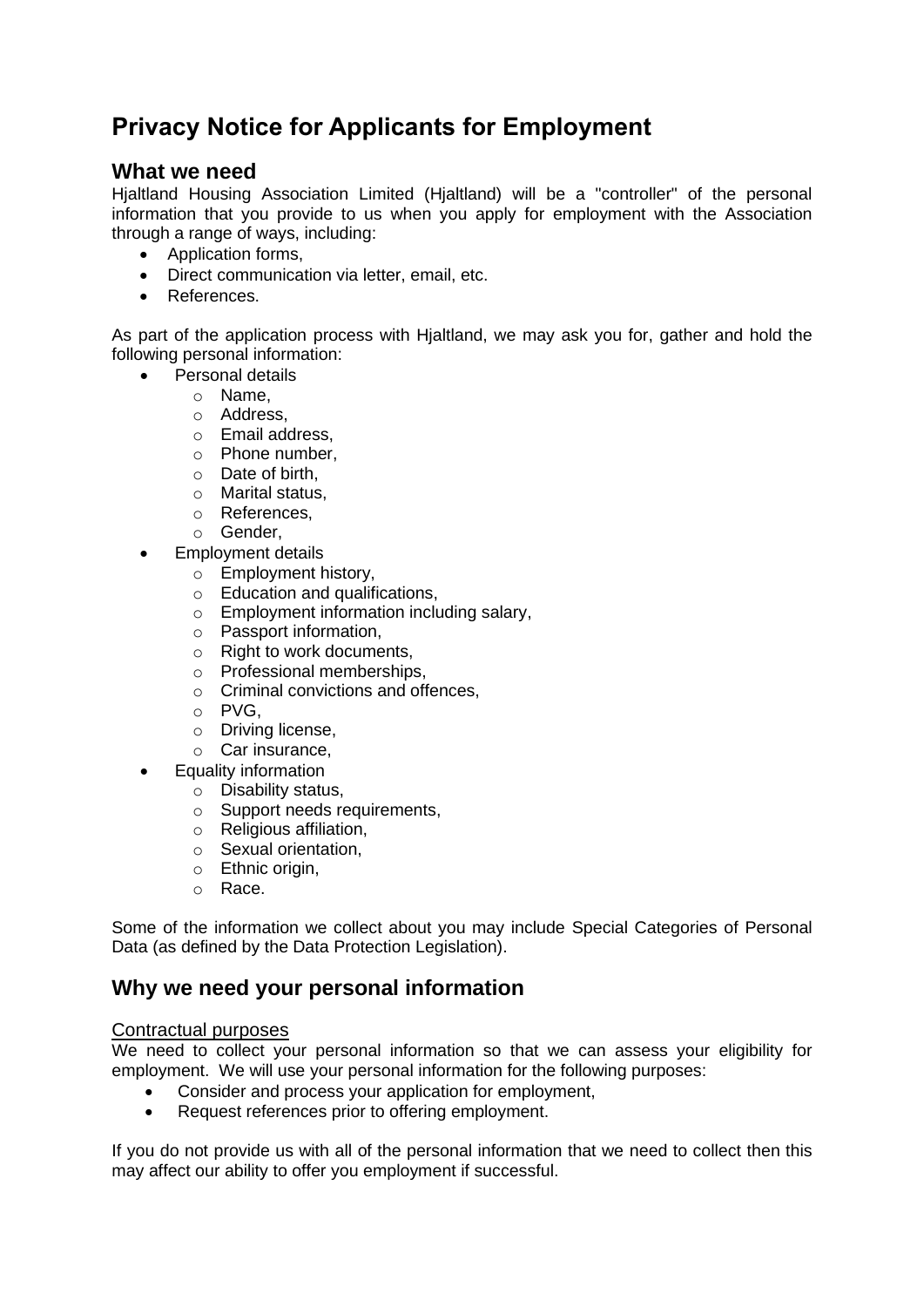#### Legal obligations

We are under a legal obligation to process certain personal information relating to our employees for the purposes of complying with our obligations under:

- the Protection of Vulnerable Groups (Scotland) Act 2007, and
- the Equality Act 2010, which requires us to process personal information to make reasonable adjustments where necessary.

#### Legitimate purposes

We also process your personal information in pursuit of our legitimate interests to:

- manage applications in accordance with good practice, and
- prevent, detect and prosecute fraudulent, criminal or other inappropriate behaviour.

Where we process your personal information in pursuit of our legitimate interests, you have the right to object to us using your personal information for the above purposes. If you wish to object to any of the above processing, please contact us. If we agree and comply with your objection, this may affect our ability to undertake the tasks above for the benefit of providing you with a house and managing your tenancy if successful.

#### Use of special categories of personal data

We are required to use your personal information relating to your health, racial or ethnic origin, religious beliefs, sexual orientation, and criminal offences or convictions:

- equality monitoring purposes as required by the Scottish Housing Regulator. We will process such personal information to identify and keep under review the existence or absence of equality of opportunity or treatment between groups of people within the same categories to promote or maintain equality within Hjaltland,
- where we have a function under law and it is in the public interest,
- to prevent or detect any unlawful acts, and
- comply with the terms of our insurance.

#### Other uses of your personal information

We may ask you if we can process your personal information for additional purposes. For example, in the newsletter, on the website, etc., and will use any additional personal information in accordance with this privacy notice or provide you with an additional privacy notice.

### **Who we share your personal information with**

We may be required to share personal information with statutory or regulatory authorities and other organisations to comply with our statutory obligations.

We may also share personal information with our professional and legal advisors for the purposes of taking advice and in the event of proposed or actual legal claims.

Hialtland may be required to publish personal information to meet the Scottish Housing Regulator's regulatory requirements or our legal obligations under the freedom of information legislation. Hjaltland will only publish your personal information where we believe it is lawful.

Hjaltland employs third party suppliers to provide services, including IT, Internal and External Auditors. These suppliers may process personal information on our behalf as "processors" and are subject to written contractual conditions to only process that personal information under our instructions and protect it.

In the event that we do share personal information with external third parties, we will only share such personal information strictly required for the specific purposes and take